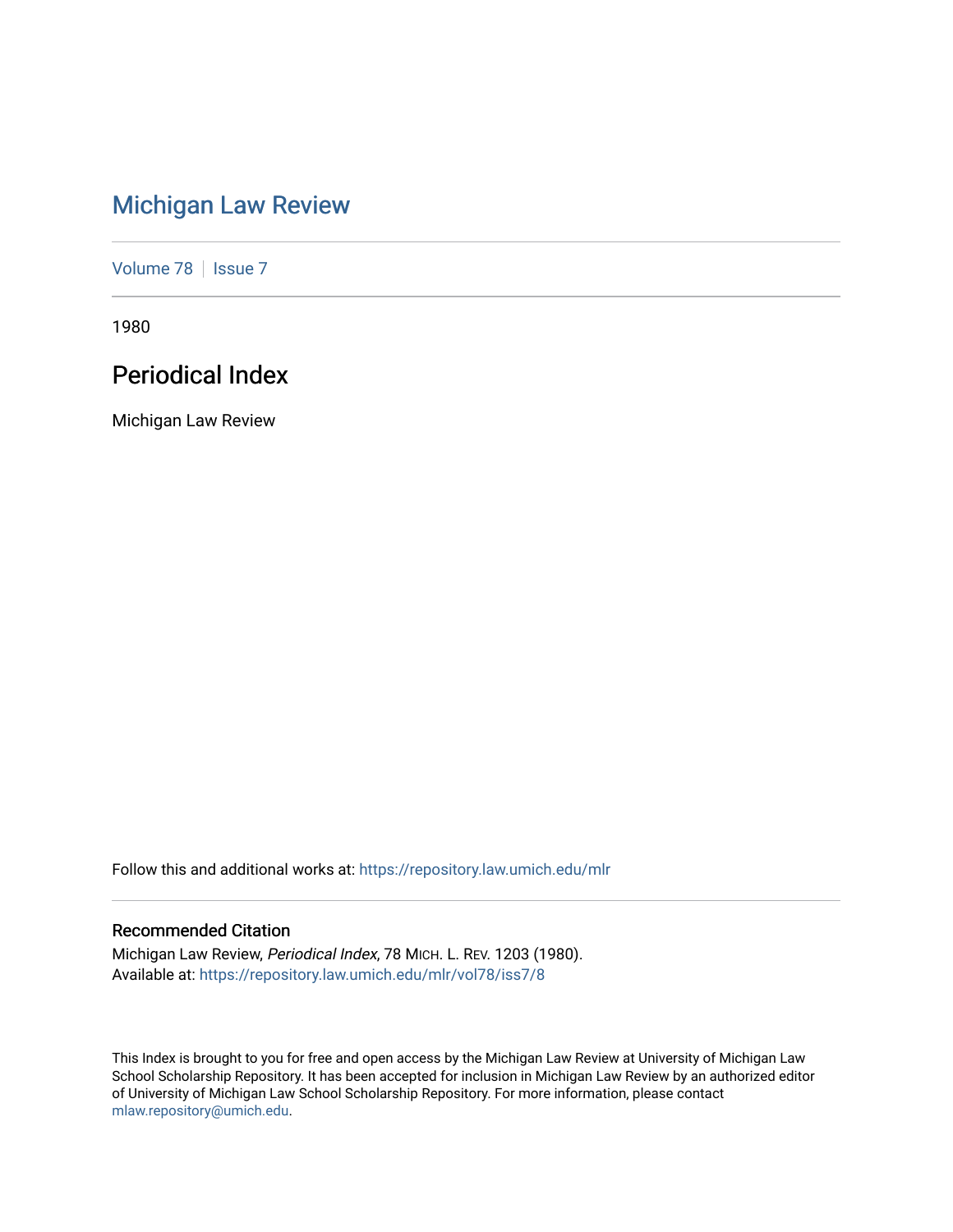## **PERIODICAL INDEX**

This index includes *articles, comments,* and some of the longer *notes* and *recent developments* that have appeared in leading law reviews since the publication of the last issue of this *Review.* 

*ACTIONS AND DEFENSES* 

The business judgment rule in derivative suits against directors. 65 Cornell L. Rev. 600-33 (April).

### *ADMINISTRATION OF JUSTICE*

See *Judges.* 

### *ADMINISTRATIVE AGENCIES*

Congressional interference in agency enforcement: the IRS experience. Archie Parnell. 89 Yale L.J. 1360-94 (June).

### *ADMINISTRATIVE LAW*

See *Radio & Television.* 

### *ANTITRUST LAW*

Antitrust treatment of competitive torts: an argument for a rule of per se legality under the Sherman Act. 58 Texas L. Rev. 415-34 (Feb.).

Establishing an objective intent standard for the labor antitrust exemption: Consolidated Express, Inc. v. New York Shipping Association. 64 Minn. L. Rev. 1275-99 (July).

The law and economics of vertical restrictions: a relational perspective. Victor P. Goldberg. 58 Texas L. Rev. 91-129 (Dec.).

Protest boycotts under the Sherman Act. 128 U. Pa. L. Rev. 1131-65 (May).

#### *ANTITRUST LAW.· DAMAGES*

Contribution and antitrust policy. 78 Mich. L. Rev. 889-925 (May).

#### *APPELLATE PROCEDURE*

Appealability of refusals to approve proposed title VII consent decrees: Carson v. American Brands, Inc. 64 Minn. L. Rev. 1300-17 (July).

#### *ARBITRATION AND AWARD*

The judicial enforcement of public sector grievance arbitration. Charles B. Craver. 58 Texas L. Rev. 329-53 (Feb.).

### *A7TORNEYS*

See *Fees, Legal Ethics, Privileges, Right to Counsel.* 

#### *BANKRUPTCY*

Real estate reorganizations: the new

bankruptcy code v. chapter XII. 1980 U. Ill. L.F. 257-76 (No. 1).

### *BANKS AND BANKING*

See also *Bonds.* 

The nonbanking activities of foreign banks and the International Banking Act of 1978. 1980 U. Ill. L.F. 325-56 (No. 1).

Symposium: regulation of foreign banks in the United States. Articles by Ralph Reisner, John B. Anderson, Serge Bellanger, Alfred F. Miossi, James L. Foorman, William H. Glidden, John E. Shockey, Stanley F. Farrar, Allen L. Raiken, Leo L. Clarke, Ernest T. Patrikis, Michael Gruson, Johathan M. Weld, James F. Munsell, Stephen J. Field & Phillip L. Jackson. 1980 U. Ill. L.F. 1-250 (No. 1).

#### *BIOGRAPHY*

Thomas Hobbes and the law. J.H. Hexter. 65 Cornell L. Rev. 471-90 (April).

### *BONDS*

Commercial bank underwriting of municipal revenue bonds: a self-regulatory approach. 128 U. Pa. L. Rev. 1201-35 (May).

### *BOOK REVIEWS*

1980 survey of books relating to the law. 78 Mich. L. Rev. 645-837 (March).

#### *CHILD ABUSE*

Iowa professionals and the Child Abuse Reporting Statute  $-$  a case of success. 65 Iowa L. Rev. 1273-385 (July).

#### *CIVIL PROCEDURE*

After "Life for Erie"  $-$  a reply. Peter Westen. 78 Mich. L. Rev. 970-88 (May).

Continuing the *Erie* debate: a response to Westen and Lehman. Martin H. Redish. 78 Mich. L. Rev. 958-69 (May).

Forum non conveniens and American plaintiffs in the federal courts. 47 U. Chi. L. Rev. 373-93 (Winter).

### *CIVIL RIGHTS*

See also *Estoppel, Fees.* 

Derivative immunity: an unjustifiable bar to section 1983 actions. 1980 Duke L.J. 568-606 (June).

Section 1983 liability of private actors

### 1203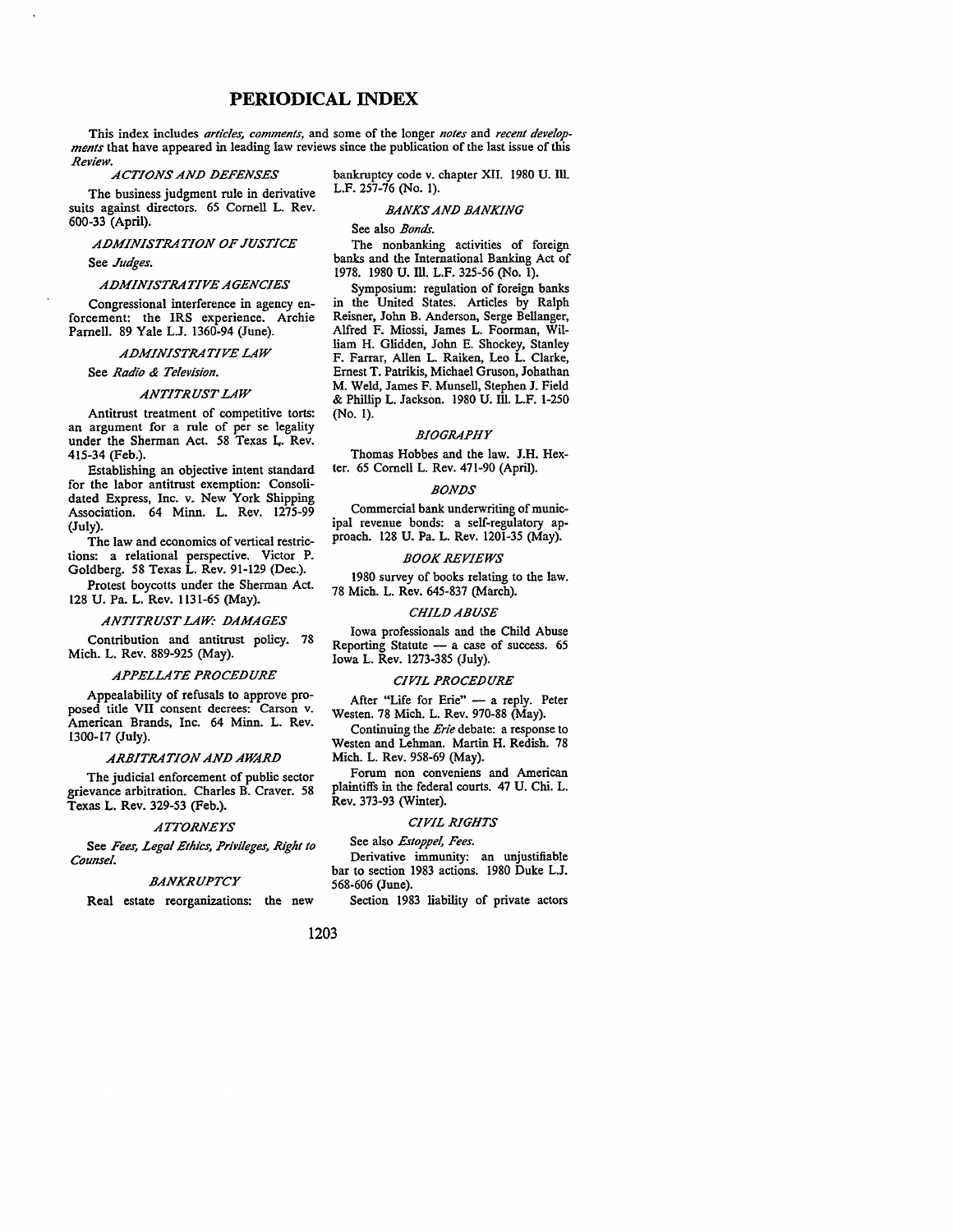who conspire with immune state officials. 80 Colum. L. Rev. 802-16 (May).

### *CLASS ACTIONS*

Notice in rule 23(b)(2) class actions for monetary relief: Johnson v. General Motors Corp. 128 U. Pa. L. Rev. 1236-60 (May).

#### *COLLEGES AND UNIVERSITIES*

Regulation by agreement: the case of private higher education. Matthew W. Finken. 65 Iowa L. Rev. 1119-200 (July).

### *COMMERCIAL LAW*

See *Contracts.* 

### *CONDOMINIUMS AND COOPERATIVES*

Municipal regulation of condominium conversions in California. 53 S. Cal. L. Rev. 225-82 (Nov.).

### *CONFLICT OF LAWS*

Personal jurisdiction and choice of law. James Martin. 78 Mich. L. Rev. 872-87 (May).

*CONSTITUTIONAL CONVENTIONS* 

Good intentions, new inventions, and article V constitutional conventions. 58 Texas L. Rev. 131-70 (Dec.).

#### *CONSTITUTIONAL LAW*

See *Double Jeopardy, Self-Incrimination, Taxation.* 

*CONSUMER PROTECTION* 

See *Freedom of Information*.

### *CONTRACTS*

### See also *Damages, Taxation.*

Contractual interactions and the Uniform Commercial Code. 89 Yale L.J. 1396-412 (June).

Enforcing promises: an examination of the basis of contract. Charles J. Goetz & Robert E. Scott. 89 Yale L.J. 1261-322 (June).

Survey of state and local government contracts law. 47 Geo. Wash. L. Rev. 1084-204 (Aug.).

### *CORPORATE REORGANIZATION*

The "solely for voting stock" requirement in a {B) reorganization after Reeves v. Commissioner and Pierson v. United States. 66 Va. L. Rev. 133-66 (Feb.).

*CORPORATIONS: FOREIGN* 

See *Securities.* 

*CORPORATIONS: OFFICERS AND DIRECTORS* 

### See *Actions & Defenses.*

### *CORPORATIONS: STOCKHOLDERS*

See *Actions & Defenses.* 

#### *COURTS*

Attacking the full court press: section 6 of the Omnibus Judgeship Act of 1978 and the administrative accommodation of new federal appellate judgeships. *65* Va. L. Rev. 1499-519 (Dec.).

Variable justiciability and the Duke Power case. Jonathan D. Varat. *58* Texas L. Rev. 273-327 (Feb.).

#### *CRIMINAL LAW*

See *District & Prosecuting Allorneys.* 

#### *DAMAGES*

Indiana's allowance of punitive damages in contract actions against insurance compa• nies: how new is it? *55* Ind. L.J. 564-79 (No. 3).

#### *DISCRIMINATION*

See *Evidence.* 

*DISCRIMINATION: RACE* 

See also *Appellate Procedure, Evidence.*  Color-blind theories and color-conscious remedies. J. Skelly Wright. 47 U. Chi. L. Rev. 213-45 (Winter).

### *DISCRIMINATION: SEX*

### See *Evidence.*

### *DISTRICT AND PROSECUTING A1TORNEYS*

The decision to file federal criminal charges: a quantitative study of prosecutorial discretion. Richard S. Frase. 47 U. Chi, L. Rev. 246-330 (Winter).

#### *DIVIDENDS*

Dividends, discretion, and disclosure. Victor Brudney. 66 Va. L. Rev. 85-129 (Feb.).

### *DOUBLE JEOPARDY*

Double jeopardy  $-$  sentencing  $-$  government appeal of dangerous special offender sentence violates double jeopardy clause. *65*  Cornell L. Rev. 715-31 (April),

*DUE PROCESS OF LAW* 

See *Freedom* of *the Press, Social Welfare.* 

*ECONOMICS* 

See *Judicial Review.*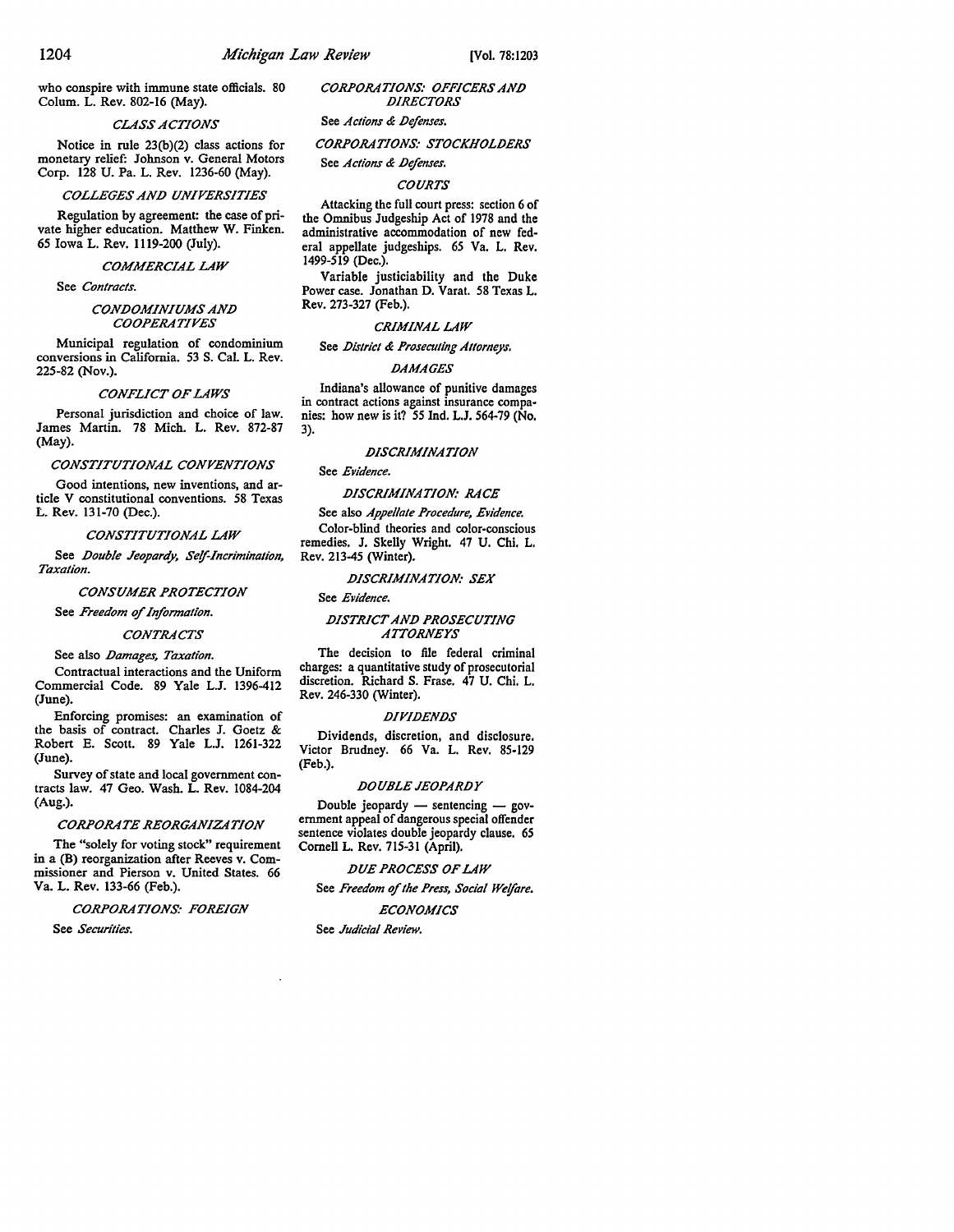### *EDUCATION*

See also *Colleges & Universities.*  Judicial recognition of Black English as a language barrier under the Equal Educational Opportunities Act. 65 Iowa L. Rev. 1445-70 (July).

### *ENERGY RESOURCES*

See also *Oil & Gas.* 

Institutionalizing the energy crisis: some structural and procedural lessons. Alfred C. Aman, Jr. 65 Cornell L. Rev. 491-598 (April).

### *ENVIRONMENTAL CONTROL*

See also *Judicial Review.* 

Inaction as action under section 102(2}(C) of the National Environmental Policy Act of 1969. 58 Texas L. Rev. 393-413 (Feb.).

#### *ENVIRONMENTAL LAW*

See *Pollution.* 

#### *ESTOPPEL*

Collateral estoppel and Supreme Court disposition of moot cases. 78 Mich. L. Rev. 945-57 (May).

Collateral estoppel in section 1983 actions after Stone v. Powell: Mccurry v. Allen. 64 Minn. L. Rev. 1060-75 (June).

#### *EVIDENCE*

Conditional relevancy and Federal Rule of Evidence 104(b). David E. Seidelson. 47 Geo. Wash. L. Rev. 1048-83 (Aug.).

The judicial reception of multiple regression studies in race and sex discrimination cases. Michael 0. Finkelstein. 80 Colum. L. Rev. 737-54 (May).

Multiple regression in legal proceedings. Franklin M. Fisher. 80 Colum. L. Rev. 702- 36 (May).

On the use of statistics in employment discrimination cases. Richard **M.** Cohn. In defense of disparate impact analysis under title VII: a reply to Dr. Cohn. Elaine W. Shoben. *55* Ind. L.J. 493-549 (No. 3).

#### *FEDERAL JURISDICTION*

See *Civil Procedure, Labor Law, Securities.* 

#### *FEDERAL RULES OF EVIDENCE*

See *Evidence.* 

#### *FEDERALISM*

The property power, federalism, and the equal footing doctrine. 80 Colum. L. Rev. 817-39 (May).

#### *FEES*

Attorney's fees in damage actions under the Civil Rights Attorney's Fees Awards Act of 1976. 47 U. Chi. L. Rev. 332-50 (Winter).

### *FOREIGN LAW*

See *Prisons & Prisoners.* 

# *FOREIGN TRADE*

See *Banks & Banking.* 

### *FRANCHISING*

Retail gasoline franchise terminations and nonrenewals under title I of the Petroleum Marketing Practices Act. 1980 Duke L.J. 522-45 (June).

#### *FREEDOM OF INFORMATION*

The Consumer Product Safety Act as a freedom of information ''withholding" statute. 128 U. Pa. L. Rev. 1166-200 (May).

The impact of restrictive disclosure provisions on Freedom of Information Act requests: an analysis of section 6{b}(l) of the Consumer Product Safety Act. 64 Minn. L. **Rev.** 1021-59 (June).

Publication under the Freedom of Information Act of statements of general policy and interpretations of general applicability. 47 U. Chi. L. Rev. 351-72 (Winter).

#### *FREEDOM OF SPEECH*

### See *Privileges.*

### *FREEDOM OF THE PRESS*

See also *Prisons & Prisoners.* 

Examining the institutional interpretation of the press clause. 58 Texas L. Rev. 171-96 (Dec.).

Freedom of the press vs. juvenile anonymity: a conflict between constitutional priorities and rehabilitation. 65 Iowa L. Rev. 1471-96 (July).

Rights in collision: deciding cases in the free press/fair trial debate. 49 U. Cin. L. Rev. 440-61 (No. 2).

### *GOVERNMENT IMMUNITY AND LIABILITY*

### See *Civil Rights.*

#### *HOSPITALS*

The prima facie case and remedies in title VI hospital relocation cases. 65 Cornell L. Rev. 689-714 (April).

#### *INCOME TAX: CAPITAL GAINS TAX*

The unpleasant taste of Com Products. 53 S. Cal. L. Rev. 311-54 (Nov.).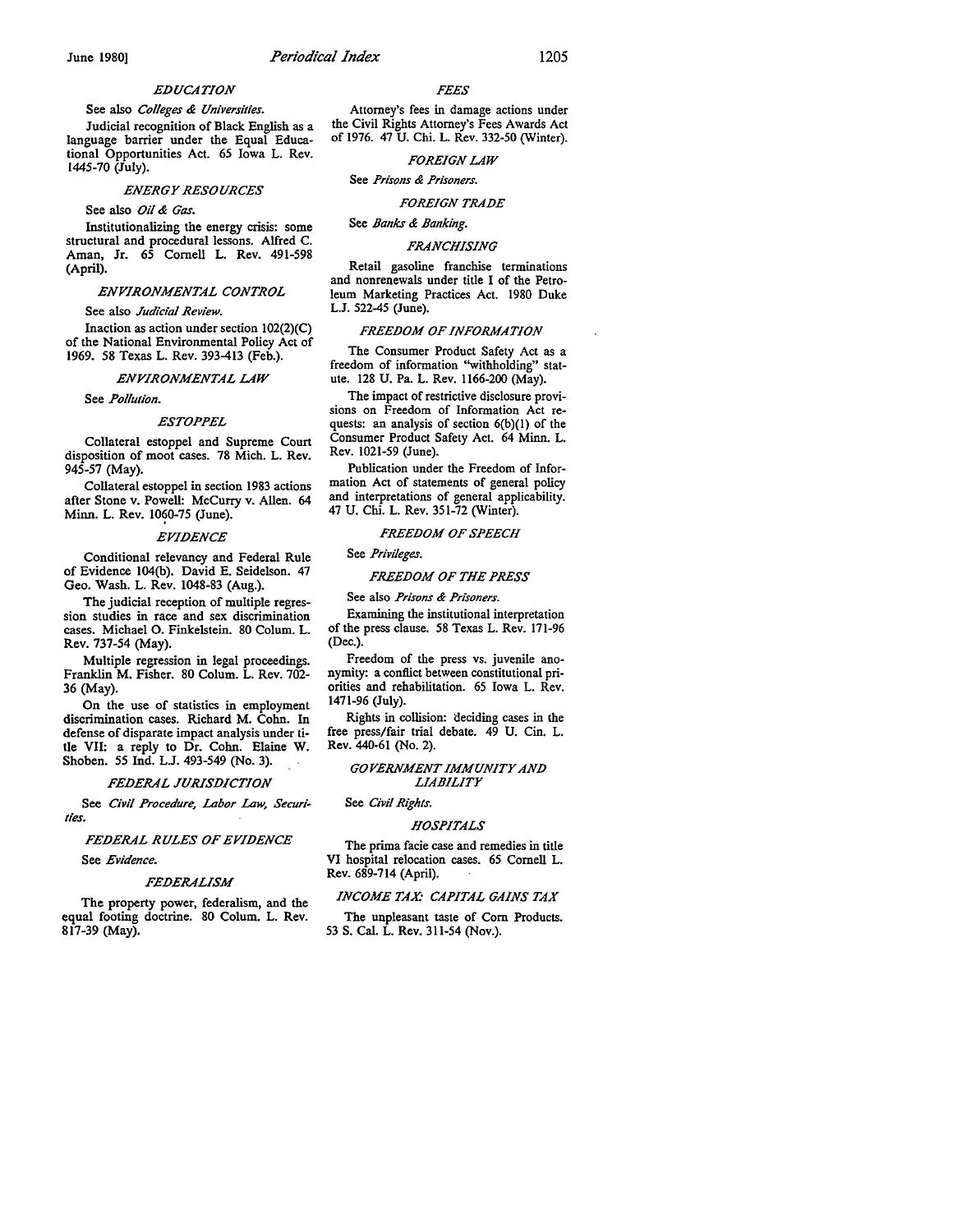### **INCOME TAX: DEDUCTIONS**

Gifts and leasebacks: is judicial consensus impossible? 49 U. Cin. L. Rev. 379-95 (No. 2).

### **INCOME TAX: FEDERAL**

See also *Administrative Agencies.*  Nonrecourse debt and basis: Mrs. Crane where are you now? Daniel L. Simmons. 53 S. Cal. L. Rev. 1-74 (Nov.).

### **INHERITANCE, ESTATE AND GIFT** *TAXES*

Retentions, receipts, transfers, and accumulations of income and income rights: ruminations on the post-Byrum role of estate tax sections 2036, 2037, 2039, and 2043(a). Joseph M. Dodge. 58 Texas L. Rev. 1-89 (Dec.).

### *INSURANCE*

See *Damages*.

*INVESTMENTS* 

See *Taxation.* 

### *JU.DGES*

See also *Courts.* 

The essence of judicial independence. Irving R. Kaufman. 80 Colum. L. Rev. 672- 701 (May).

#### *JU.DIC/AL REVIEW*

An appropriate economic model of judicial review of suburban growth control. Neal A. Roberts. *55* Ind. L.J. 441-92 (No. 3).

Judicial review of federal environmental decisionmaking: NRC regulation of nuclear waste management and disposal. 58 Texas L. Rev. 355-91 (Feb.).

#### *JURIES*

Juror bias - a practical screening device and the case for permitting its use. 64 Minn. L. Rev. 987-1020 (June).

#### **JURISDICTION**

See also *Courts, Medical Jurisprudence.*  The appellate jurisdiction of the Temporary Emergency Court of Appeals. 64 Minn. L. Rev. 1247-73 (July).

### *JURISPRU.DENCE*

See also *Sociology.* 

From principles to pragmatism: changes in the function of the judicial process and the law. P.S. Atiyah. 65 Iowa L. Rev. 1249-72 (July).

Toward an account of the truth of propositions of law. Marc K. Temin. 49 U. Cin. L. Rev. 341-61 (No. 2).

### *JUVENILE COURTS*

# See *Freedom of the Press.*

### *LABOR LAW*

### See also *Unions.*

Section IO(j) of the National Labor Relations Act: increased exercise of federal jurisdiction over labor disputes. 49 U. Cin. L. Rev. 415-39 (No. 2).

Section 301 and exhaustion of intra-union appeals: a misbegotten marriage. Arthur L. Fox, II & Robert B. Sonenthal. 128 U. Pa. L. Rev. 989-1035 (May).

#### *LEGAL EDUCATION*

The supreme experience in legal education. Donald P. Rothschild. 47 Geo. Wash. L. Rev. 1030-47 (Aug.).

#### *LEGAL ETHICS*

Lawyer disciplinary standards: broad vs. narrow proscriptions. 65 Iowa L. Rev. 1386- 415 (July).

#### *LEGAL HISTORY*

See *United States: Supreme Court.* 

### *LEGISLATION*

See *Courts, Magistrates & Magistrates' Courts.* 

### *LIABILITY WITHOUT FA ULT*

See *Pollution.* 

#### *MAGISTRATES AN.D MAGISTRATES' COURTS*

The Magistrate Act of 1979: from a magistrate's perspective. J. Vincent Aug, Jr. 49 U. Cin. L. Rev. 363-76 (No. 2).

#### *MEDICAL JURISPRUDENCE*

The confrontation between state compulsory medical malpractice screening statutes and federal diversity jurisdiction. 1980 Duke L.J. 546-67 (June).

#### *MUNICIPAL CORPORATIONS*

See *Bonds, Condominiums & Cooperatives, Contracts, Safety Laws.* 

### *NATURAL RESOURCES*

# See *Oil & Gas.*

### *NOTICE*

### See *Class Actions.*

### **OIL AND GAS**

#### See also *Franchising.*

The meaning of the Southland exclusion complexity and ambiguity in the Natural Gas Policy Act. 58 Texas L. Rev. 435-61 (Feb.).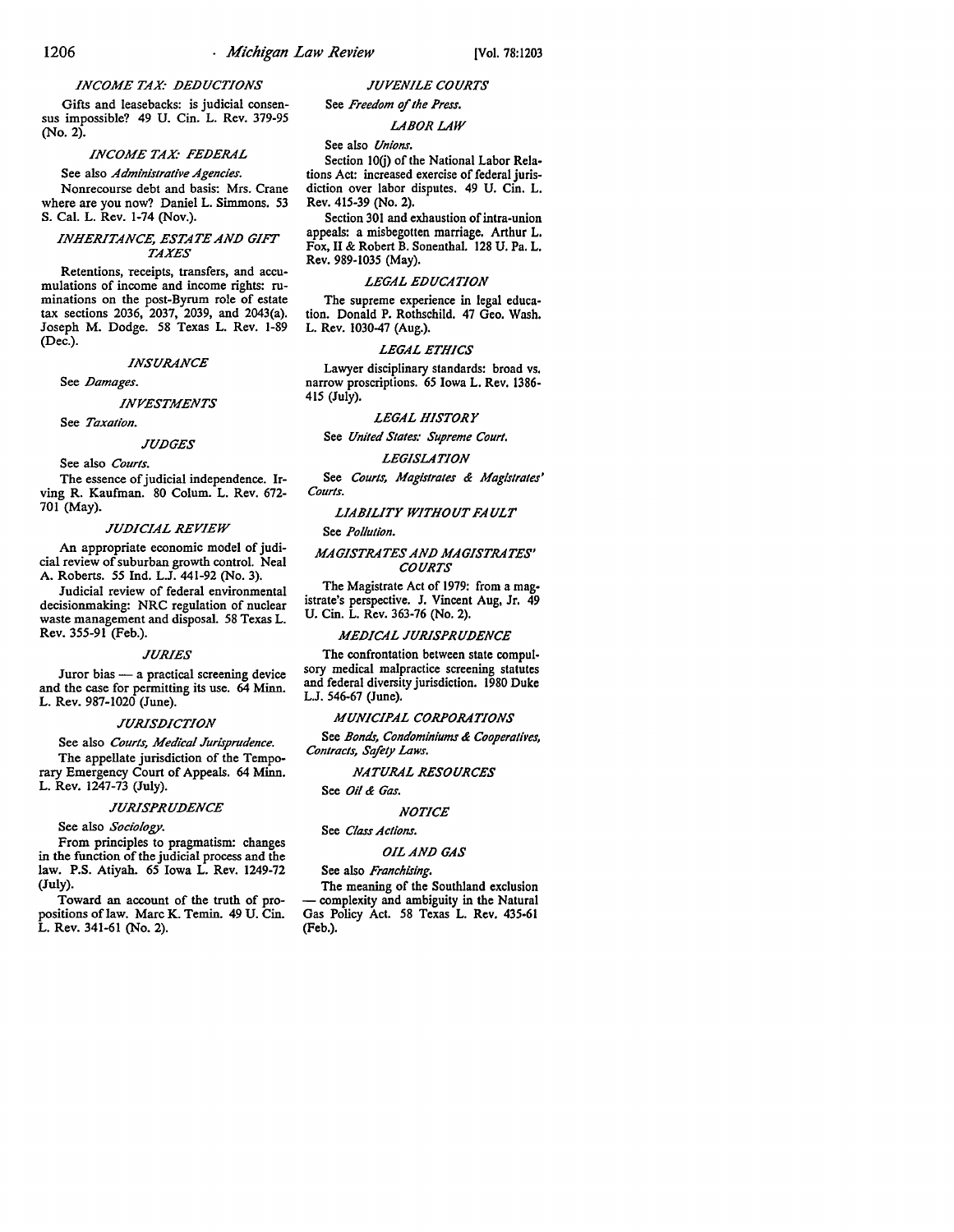Production bounties for new natural gas in times of shortage. 58 Texas- L. Rev. 197-260 (Dec.).

### *POLLUTION*

Strict liability for generators, transporters, and disposers of hazardous wastes. 64 Minn. L. Rev. 949-86 (June).

#### *PRECEDENTS*

### See *United States: Supreme Court.*

#### *PRISONS AND PRISONERS*

The first amendment rights of prison newspaper editors. 65 Va. L. Rev. 1485-98 (Dec.).

The status of political prisoner in England: the struggle for recognition. Leon Radzinowicz & Roger Hood. 65 Va. L. Rev. 1421-81 (Dec.).

#### *PRIVILEGES*

### See also *Civil Rights.*

The attorney-client privilege after attorney disclosure. 78 Mich. L. Rev. 926-44 (May).

The rise and fall of a doctrine of editorial privilege: reflections on Herbert v. Lando. Jerome A. Barron. 47 Geo. Wash. L. Rev. 1003-29 (Aug.).

#### *PROBATE LAW AND PRACTICE*

Death without issue devises: the case for uniform statutory rules of construction. 49 U. Cin. L. Rev. 396-414 (No. 2).

A response to Johnson v. La Grange State Bank: restoring forced share protection for the surviving spouse. 1980 U. Ill. L.F. 277- 324 (No. 1).

### *PRODUCTS LIABILITY*

Extending the boundaries of strict products liability: implications of the theory of the second best. James A. Henderson, Jr. 128 U. Pa. L. Rev. 1036-93 (May).

### *RADIO AND TELEVISION*

Communications law - Communications Act of  $1934 - in$  a comparative renewal hearing the FCC may not create a bias in favor of renewal, but must use criteria that afford a challenger a full comparison. 47 Geo. Wash. L. Rev. 1205-34 (Aug.).

*REGIONAL PLANNING*  See *Judicial Review.* 

## *RES JUD/CATA*

See *Estoppel.* 

### *RIGHT TO COUNSEL*

Ineffective assistance of counsel: the lin-

gering debate. 65 Cornell L. Rev. 659-88 (April).

### *SAFETY LAWS*

See also *Freedom of Information.* 

Municipal liability for negligent building inspections - demise of the public duty doctrine? 65 Iowa L. Rev. 1416-44 (July).

### *SALES AND USE TAXES*

**See** *Taxation.* 

### *SEARCH AND SEIZURE*

Warrantless administrative searches permissible under the Federal Mine Safety and Health Act of 1977: Marshall v. Stoudt's Ferry Preparation Co. 64 Minn. L. Rev. 1076-93 (June).

### *SECURITIES*

Enforcement of insider trading restrictions. Michael P. Dooley. 66 Va. L. Rev. 1- 83 (Feb.).

Exclusive federal jurisdiction and the role of the states in securities regulation. Steven J. Dickinson. 65 Iowa L. Rev. 1201-48 (July).

Neutralizing the regulatory burden: the use of equity securities by foreign corporate acquirers. 89 Yale L.J. 1413-37 (June).

Regulating going private transactions: SEC rule 13e-3. 80 Colum. L. Rev. 782-801 (May).

The SEC safe harbor for forecasts  $-$  a step in the right direction? 1980 Duke L.J. 607-40 (June).

What is a security?  $-$  a redefinition based on eligibility to participate in the financial markets. Scott FitzGibbon. 64 Minn. L. **Rev.** 893-948 (June).

#### *SELF-INCRIMINATION*

The fifth amendment and the inference of guilt from silence: *Gr!ffin v. California* after fifteen years. Donald B. Ayer. 78 Mich. L. Rev. 841-71 (May).

### *SOCIAL WELFARE*

Goldberg's forgotten footnote: is there a due process right to a hearing prior to the termination of welfare benefits when the only issue raised is a question of law? Laura Cooper. 64 Minn. L. Rev. 1107-79 (July).

#### *SOCIOLOGY*

The relation between procedural and distributive justice. Laurens Walker, E. Allan Lind & John Thibaut. 65 Va. L. Rev. 1401- 20 (Dec.).

### *STATUTES*

See *Magistrates & Magistrates' Courts.*